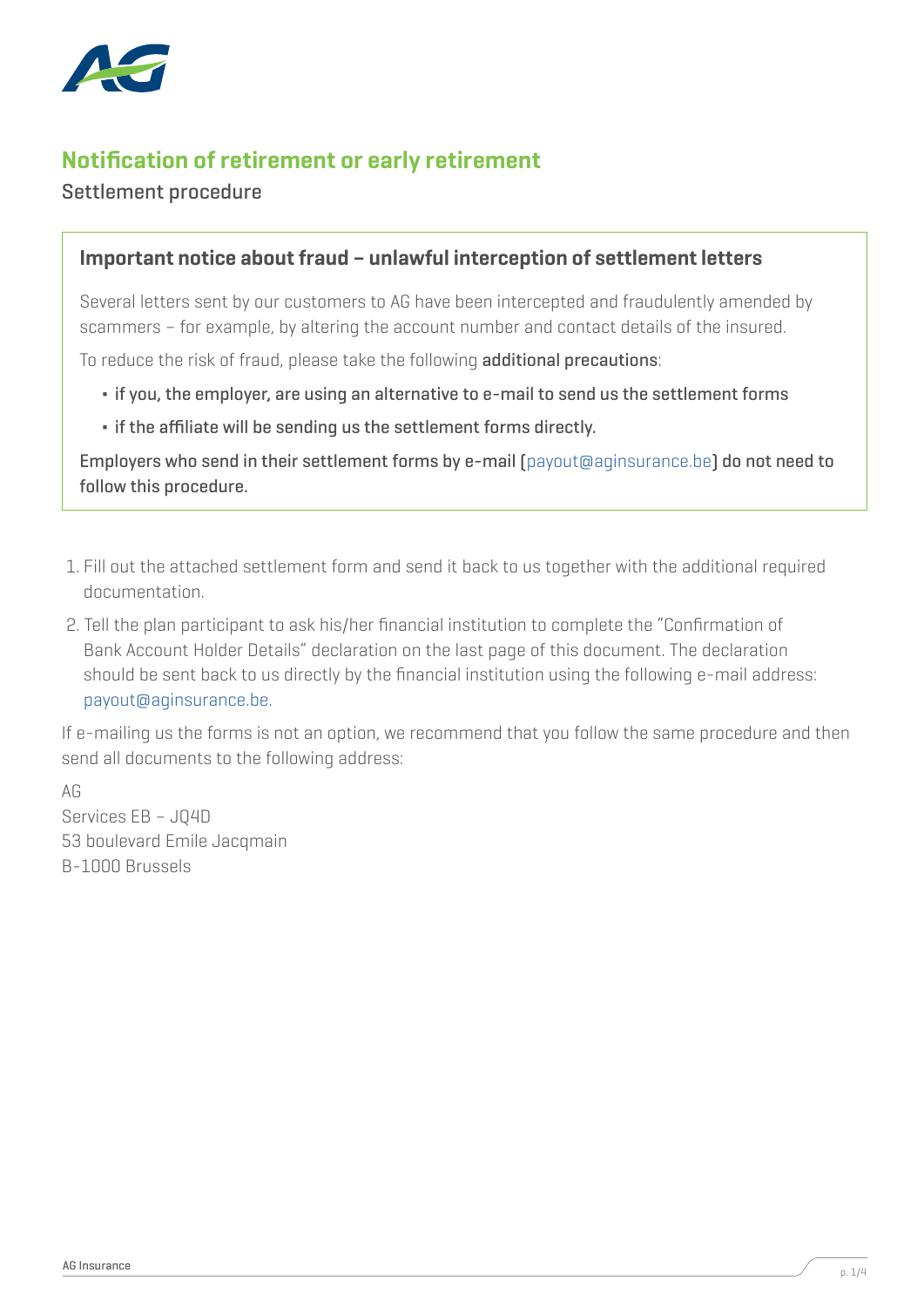

# **Settlement form**

## Group insurance

| Are you taking [early] statutory retirement? $\Box$ Yes $\Box$ No<br>participant<br>spouse<br>Last name:<br>First name:<br>Place and date of birth:<br>Family situation <sup>[1]</sup> : $\Box$ married / legal cohabitant <sup>1</sup> $\Box$ single <sup>2</sup> $\Box$ widow[er] $\Box$ cohabitant<br>$1$ including "actual divorce" and "legal separation $2$ including "divorced"<br>The benefits insured by the contract shall be $[1]$ .<br>$\Box$ paid out to the participant as a lump sum and transferred to the following account n°:<br>$\Box$ paid out to the participant as an annuity and transferred to to the following account n°: |
|------------------------------------------------------------------------------------------------------------------------------------------------------------------------------------------------------------------------------------------------------------------------------------------------------------------------------------------------------------------------------------------------------------------------------------------------------------------------------------------------------------------------------------------------------------------------------------------------------------------------------------------------------|
|                                                                                                                                                                                                                                                                                                                                                                                                                                                                                                                                                                                                                                                      |
|                                                                                                                                                                                                                                                                                                                                                                                                                                                                                                                                                                                                                                                      |
|                                                                                                                                                                                                                                                                                                                                                                                                                                                                                                                                                                                                                                                      |
|                                                                                                                                                                                                                                                                                                                                                                                                                                                                                                                                                                                                                                                      |
|                                                                                                                                                                                                                                                                                                                                                                                                                                                                                                                                                                                                                                                      |
|                                                                                                                                                                                                                                                                                                                                                                                                                                                                                                                                                                                                                                                      |
|                                                                                                                                                                                                                                                                                                                                                                                                                                                                                                                                                                                                                                                      |
|                                                                                                                                                                                                                                                                                                                                                                                                                                                                                                                                                                                                                                                      |
|                                                                                                                                                                                                                                                                                                                                                                                                                                                                                                                                                                                                                                                      |
|                                                                                                                                                                                                                                                                                                                                                                                                                                                                                                                                                                                                                                                      |
|                                                                                                                                                                                                                                                                                                                                                                                                                                                                                                                                                                                                                                                      |
|                                                                                                                                                                                                                                                                                                                                                                                                                                                                                                                                                                                                                                                      |
|                                                                                                                                                                                                                                                                                                                                                                                                                                                                                                                                                                                                                                                      |
|                                                                                                                                                                                                                                                                                                                                                                                                                                                                                                                                                                                                                                                      |
|                                                                                                                                                                                                                                                                                                                                                                                                                                                                                                                                                                                                                                                      |
|                                                                                                                                                                                                                                                                                                                                                                                                                                                                                                                                                                                                                                                      |
|                                                                                                                                                                                                                                                                                                                                                                                                                                                                                                                                                                                                                                                      |
|                                                                                                                                                                                                                                                                                                                                                                                                                                                                                                                                                                                                                                                      |
|                                                                                                                                                                                                                                                                                                                                                                                                                                                                                                                                                                                                                                                      |
|                                                                                                                                                                                                                                                                                                                                                                                                                                                                                                                                                                                                                                                      |
|                                                                                                                                                                                                                                                                                                                                                                                                                                                                                                                                                                                                                                                      |
|                                                                                                                                                                                                                                                                                                                                                                                                                                                                                                                                                                                                                                                      |
|                                                                                                                                                                                                                                                                                                                                                                                                                                                                                                                                                                                                                                                      |
|                                                                                                                                                                                                                                                                                                                                                                                                                                                                                                                                                                                                                                                      |
| $\Box$ invested in an AG Ascento plan <sup>(2)</sup>                                                                                                                                                                                                                                                                                                                                                                                                                                                                                                                                                                                                 |
| $[1]$ Please tick applicable box[es]                                                                                                                                                                                                                                                                                                                                                                                                                                                                                                                                                                                                                 |
| <sup>(2)</sup> AG Ascento offers exclusive solutions which fit the continuity of your group insurance. If you need more information, please visit our web site<br>www.agemployeebenefits.be/ascento or contact our end-of-career AG Ascento service on +32 [0]2 664 82 07.                                                                                                                                                                                                                                                                                                                                                                           |
|                                                                                                                                                                                                                                                                                                                                                                                                                                                                                                                                                                                                                                                      |
| In case of advance payment on the group insurance policy and/or mortgage credit                                                                                                                                                                                                                                                                                                                                                                                                                                                                                                                                                                      |
| In order to become eligible for taxation according to the system of fictitious annuity, the participant shall fill out and sign the declaration<br>hereunder.                                                                                                                                                                                                                                                                                                                                                                                                                                                                                        |
| The participant confirms that the objective of the advance payment or the mortgage credit is the construction, purchase, conversion,<br>improvement or repair of the participant's only residence located in the European Economic Area and exclusively meant for his personal use                                                                                                                                                                                                                                                                                                                                                                   |
| and use by the members of his household?<br>Yes<br>No                                                                                                                                                                                                                                                                                                                                                                                                                                                                                                                                                                                                |

Failing such, AG will consider the conditions for taxation according to the system of fictitious interest not to be fulfille.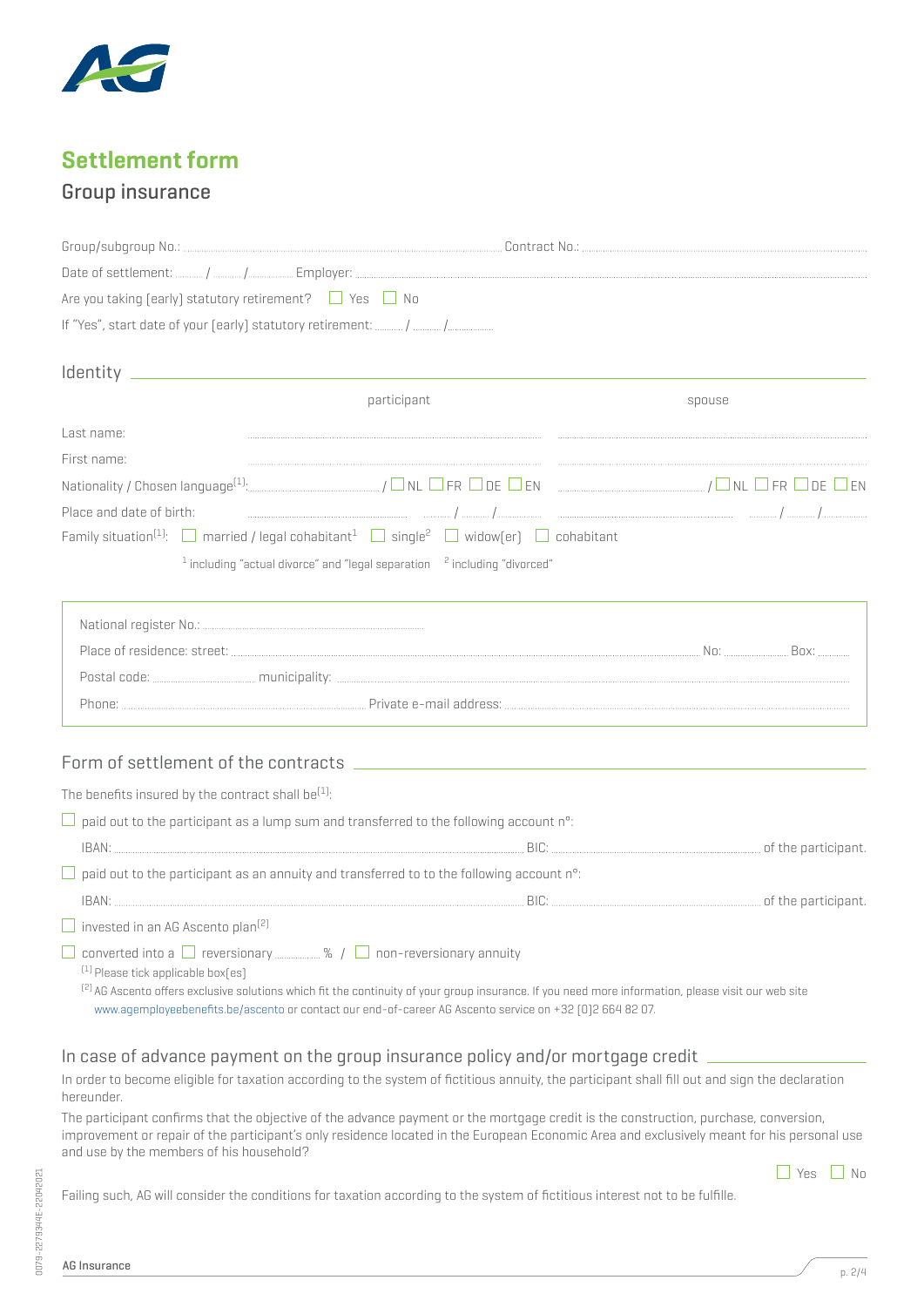### In case of actual activity

In that case, you can benefit from a reduced taxation for all or part of the capital amounts you are entitled to.

Have you been actually active up to the statutory retirement age or to the age at which you fulfil the requirements for a full career according to the conditions decreed by the fiscal administration in order to benefit from reduced taxation?

 $\Box$  Yes  $\Box$  No.

#### In case of settlement before the age of 62

Should you opt for (early) retirement before you reach the age of 62, note that the share of complementary retirement benefits that you accrued through employer contributions will continue to be taxed at the rate of 16.5%, as of 1 July 2013.

### In case the fiscal domicile or the seat of your estate is located abroad

In case your fiscal domicile or the seat of your estate is located abroad at the time of settlement of your contracts, we must be informed thereof (with reference to the country concerned). As a matter of fact, in such event, special measures may be required.

 $\Box$  Yes, my fiscal domicile or my seat of estate is located abroad at the time of settlement of my contracts.

Identification of the country concerned: ......

#### Documents to be attached to this notice

- ¬ A photocopy of both sides of the identity card of the participant (MANDATORY).
- ¬ If the participant is entitled to draw on his/her supplementary pension benefits in accordance with the requirements for early statutory retirement: documentary evidence issued by the Belgian National Office of Pensions proving that the requirements have been met.
- ¬ If the participant is entitled to draw on his/her supplementary pension benefits after being laid off under the terms of an unemployment scheme with company supplement: copy of the C4 certificate of unemployment plus the appendix outlining the corporate restructuring plan.

N.B.: the employer hereby certifies that the information regarding the participant's marital/family status, address, bank details and professional activities until retirement is true, complete and accurate.

| $\overline{\phantom{0}}$<br>TIrawn<br>11MTHIF | - -       |  |  |
|-----------------------------------------------|-----------|--|--|
| DIU VII UP                                    | .<br>---- |  |  |

Employer's signature **Participant's signature** Participant's signature

#### Important information

As a data controller, AG processes your personal data for the purposes mentioned in the general terms and conditions (the pension plan rules for sectoral supplementary pension), and in particular with a view to managing the supplementary benefits taken out by your employer or sector on your behalf (supplementary pension and/or occupational health insurance) and entrusted to AG for management purposes. More information about the processing of your personal data can be found in the general terms and conditions (the pension plan rules for sectoral supplementary pension) and in our Privacy Notice on www.aginsurance.be.

#### Prospection

AG, the data controller, places the highest priority on protecting personal data and privacy. It processes such data with the utmost care, in accordance with the provisions of the applicable privacy legislation.

AG may, on grounds of its legitimate interest, process your personal data for prospection purposes (including carrying out profiling and decision-making on the basis of the profiles it generates), namely for providing advice on such matters as pension accrual and about options at retirement.

#### Right to object to prospection

If you wish to object to the processing of your personal data for prospection purposes (including profiling), please tick the following box:  $\square$ and disable cookies on our websites and mobile applications. Note that you may also object at any time by sending a signed, dated request together with an identification document or other means of identification by ordinary mail to AG, Data Protection Officer, 53 boulevard Emile Jacqmain, 1000 Brussels, or by e-mail to AG\_DPO@aginsurance.be